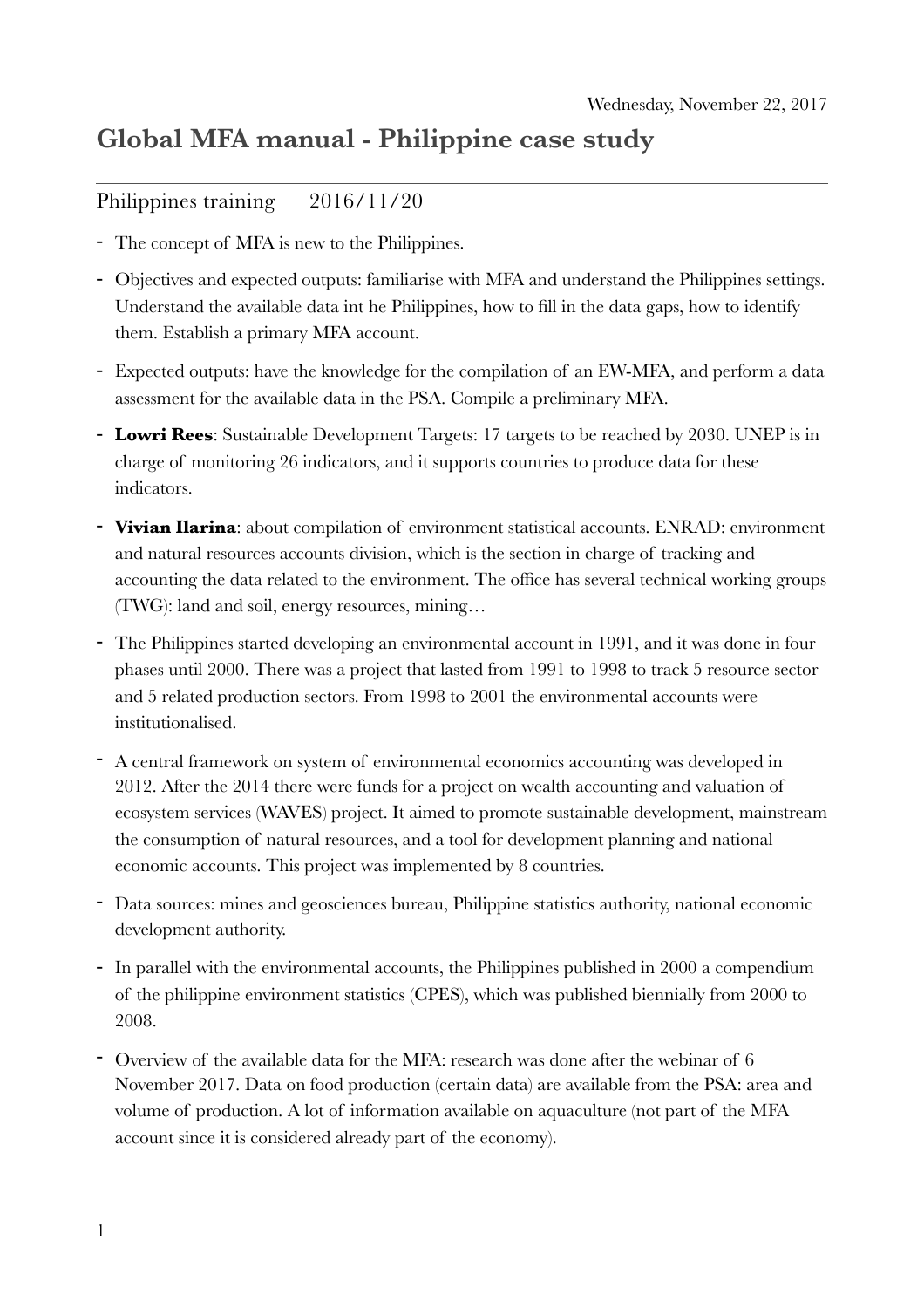- Energy resources: a lot of information on energy production and availability from 1990 to 2016. The resources are distinguished between renewable and non renewable in thousand tonnes of oil equivalent. Other data is available in gigawatt-hour.
- Metal ores: long list of different metallic minerals resource and reserves in metric tonnes.
- Non-metallic minerals: the data that is available is only for year 2012.
- There is an extensive data for emissions to air for year 1994, but this is secondary data which is derived from another dataset.
- Several datasets are available on emissions and waste, albeit their temporal span is rather limited to single years or 3-5 years.
- Challenges: no official data on stocks of commercially recoverable energy resources, stock of timber resources, natural fertilisers and pesticides. Metallic and non-metallic resources and reserves (incomplete reporting), wastewater data only for Metro Manila, incomplete data on hazardous waste and municipal waste.
- There are several environmental data that are simultaneously produced by multiple agencies, and these data have some overlapping.

## Philippines feedback — 2016/11/22

- Coverage on **biomass**: well coverage of primary crops reported in mass, wood is reported in volume, wild harvest (fishery) is reported in metric tonnes. Data is not available for crops residues, and standard factors reported in the manual can be applied. There is also no data on wild plant harvest and wild terrestrial animal catch. Import and export of primary crops are reported by the trade statistic division of PSA and data is reported to FAO and COMTRADE. Wood trade is reported to FAO, therefore the data exists, but these volumes are relative small. Wild catch (fishery) is also reported to FAO. Note: non-timber forest products (e.g. bamboo, rattans), where should they be classified? What are large volume bulk commodities? And the Philippines standard commodities classification there are many sub-categories for wood, but not for our MFA manual. How can this be divided? Charcoal: contains both wood and coconut shells, and they are not sure how this can be categorised.
- Coverage of **fossil fuels**: resources that are available: coal, petroleum, natural gas. These are measured in volume, mass, barrels, and energy units. These datasets are sourced by contractors and extraction operators. The manual could be improved with simpler descriptions and pictures of different resources (e.g. tar sands, oil shale: what are they in simple words? Can you include an image?). For import and export the data comes from the bureau of customs. Note: the Philippines is both importing and exporting coal, and the difference is in the grade of coal. Issues: problems of conversion from volume to mass: petroleum in barrels exist in many types (light, medium, and heavy oil). To ensure that the conversion is consistent, the conversion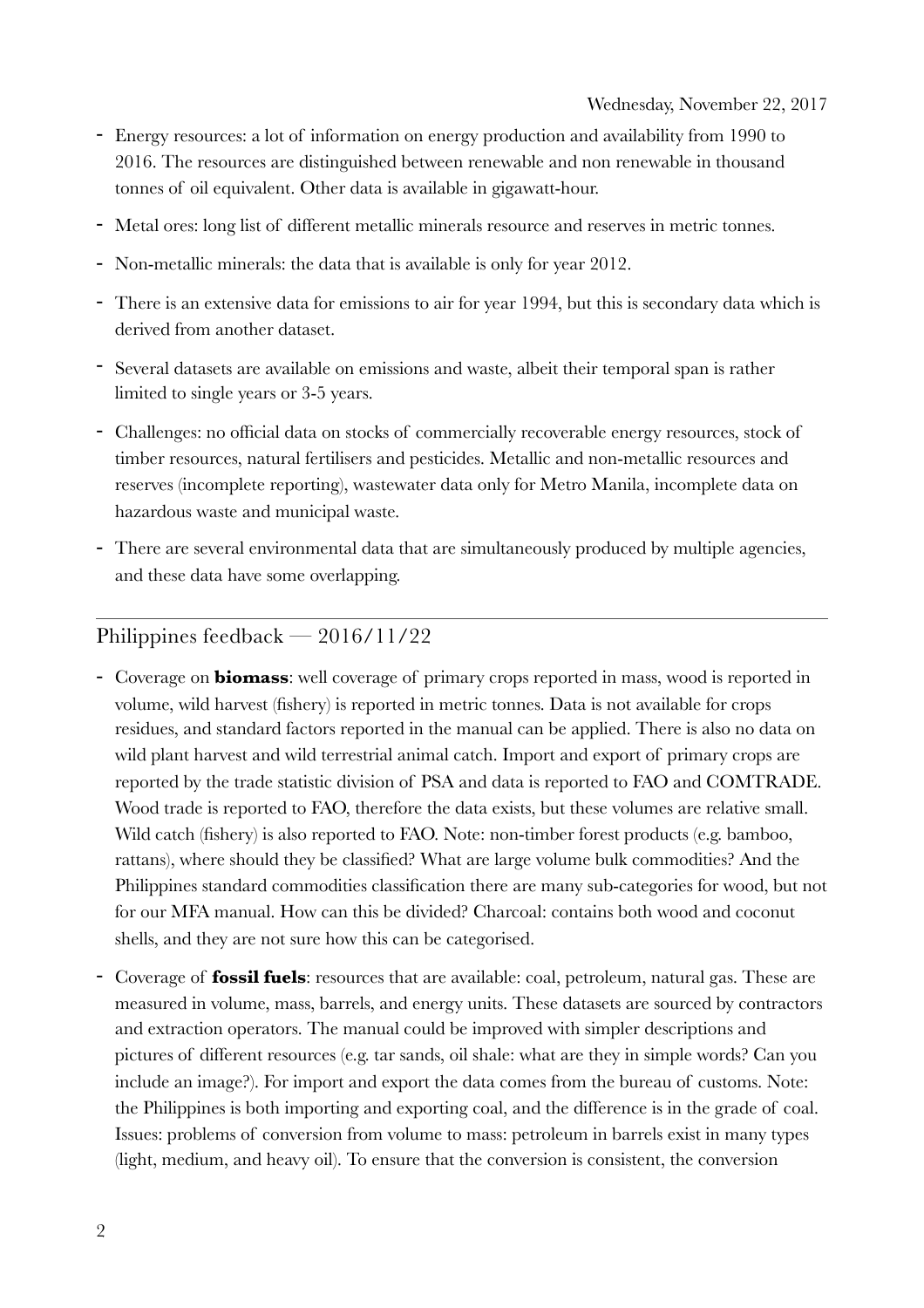should be done at the level of type of oil, and not as crude oil as a whole. It is not clear what we mean in the manual with large volume and bulk commodities.

- Coverage on **metal ores**: the only big missing part is the aluminium ores. There are no information on other ores rather than iron ores, but there is data on specific refined metals (not ores). The Philippines reports metals in 10-digit codes (much more detailed than what needed in the manual). Attention: small scale mining companies do not provide their reports in tonnes, but in bags.
- Coverage on **non-metallic minerals**: all data on 2-digit codes are available in mass and volume according to the Mines and Geosciences Bureau (MGB). Issues and challenges: data for sand and gravel, and salt are underreported. Some local government are not reporting, with the exception of rare big companies. Also small works (short sidewalk, covering the floor of a house, small concrete works) are not covered. Industrial associations (e.g. the Cement Manufacturing Association of the Philippines) can have reports on key materials that are bound to non-metallic minerals. Things to improve: P56: what are the source of densities, and should they be country specific? P58: can we include the data sources for salt? In the Philippines these are all small companies. P60: table 20, how is the yearly average consumption of non-metallic minerals per capita for Asia and the Pacific? P61: please clarify the source of coefficient and provide an step-by step estimation. Can we include a description of the commodities categorised and their relative pictures?
- Coverage on **landfill waste**: this data is collected by local government units, and the reported data is of sanitary landfills and controlled dumpsites. The available data is volume per year (no weight). This data is not fully representative of the reality: rural areas do not have landfills, and practice backyard pits and open burning.
- Coverage on **emissions to air and water**: data available mostly for Metro Manila and proximal areas. What about CO2 that is absorbed by trees? And what about water that is being treated by sewage plants?
- **General suggestions**: need better elaboration of the definition of materials. The biomass definitions are missing and are unclear. About fossil fuels: how can you convert gas, which is recorded in volume, into mass?

Make better flowcharts will help applying the manual in a much more streamlined way. It is unclear about the biomass used for energy, why does this go into biomass and not into fuels? It needs to be defined better. The energy agencies, when they listen the word biomass, will think of biofuels, but not as food. We need to be specific about this.

During training: make more examples, and read the manual together, rather than having so many workshops. Make sure to distribute the manual to all the participants before starting the training. Many topics are totally new and are hard to digest, we need to introduce it slowly and clearly, and it is challenging to follow the explanations.

Create figures that show examples on how material flows and are processed within the MFA